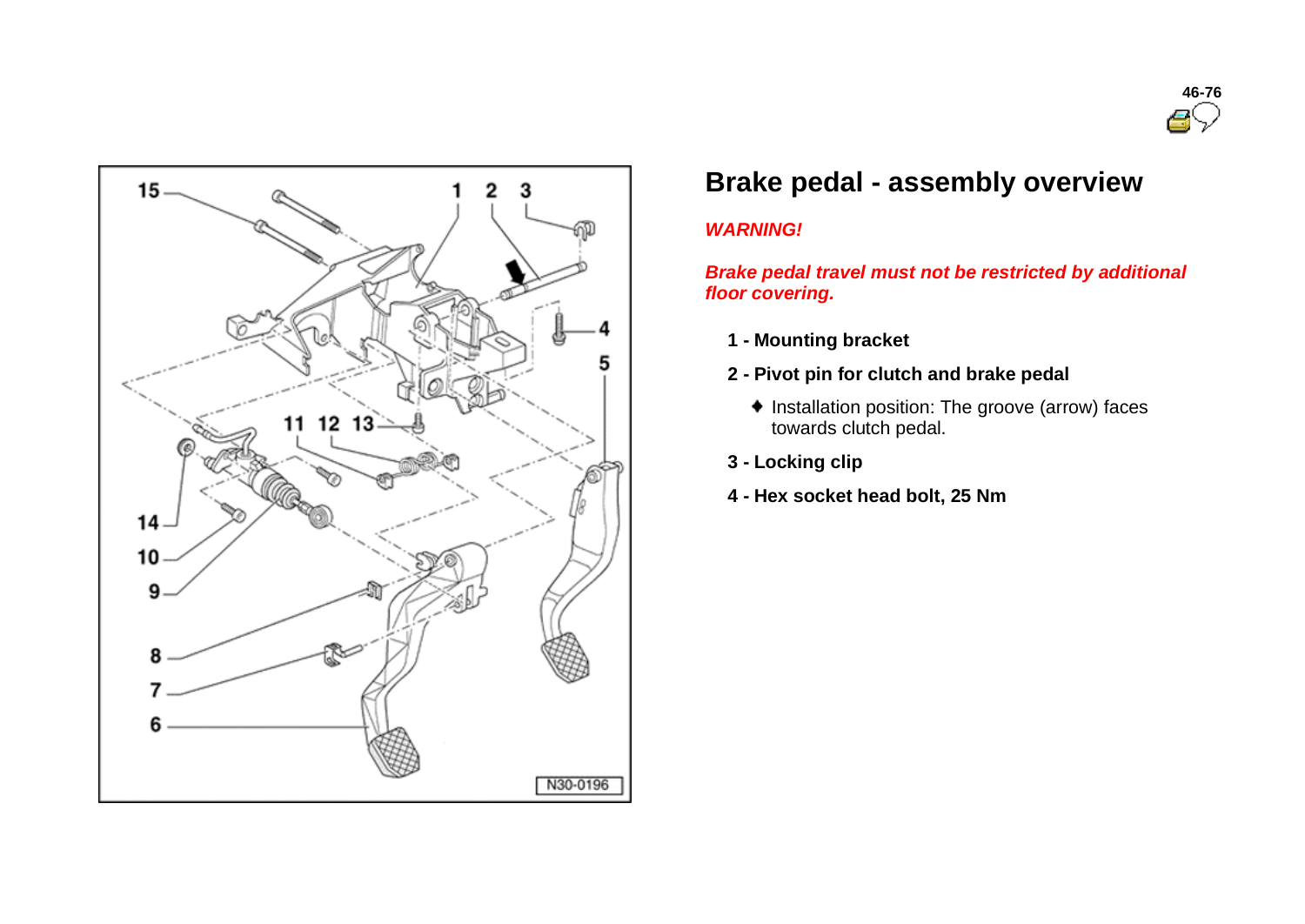



- **5 - Brake pedal**
	- $\bullet$  Install onto pin
	- Removing and installing  $\Rightarrow$  Page 46-79
- **6 - Clutch pedal**
	- ◆ Removing and installing

*Repair Manual, Manual Transmission,Repair Group 30; Servicing clutch control; Removing and installing clutch pedal*

- **7 - Pin**
	- Always replace
- **8 - Locking clip**
- **9 - Master cylinder**
- **10 - Hex socket head bolt, 20 Nm**
- **11 - Mounting**
	- $\bullet$  Install in mounting bracket with over-center spring
	- Installion position: Deep groove faces downward
	- Allocation: Parts catalog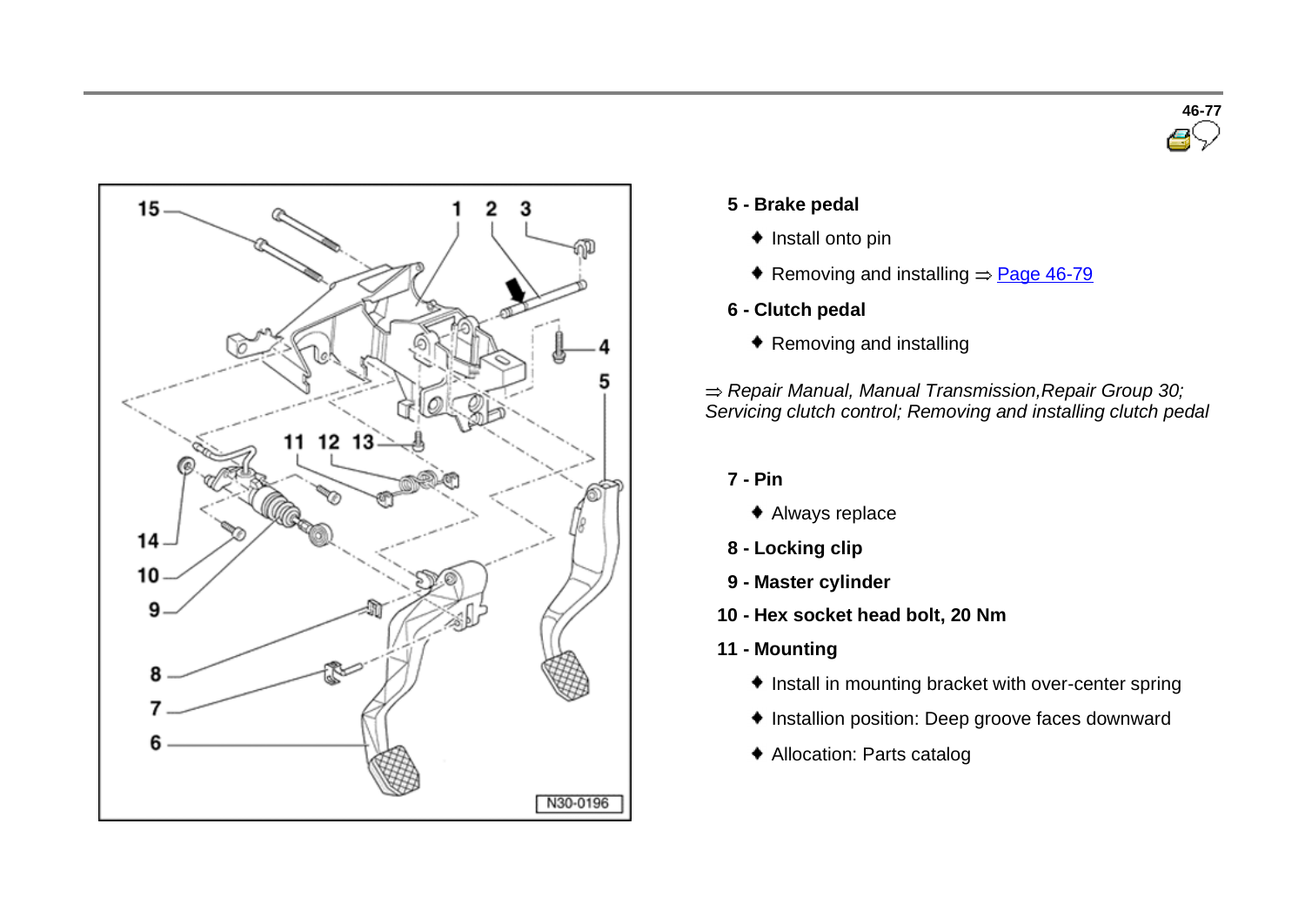



## **12 - Over-center spring**

- Allocation: Parts catalog
- ◆ Remove and install with clutch pedal

*Repair Manual, Manual Transmission, Repair Group 30; Servicing clutch control; Removing and installing clutch pedal*

## **13 - Hex socket head bolt, 5 Nm**

- Securing clutch pedal and brake pedal pivot pin
- **14 - Seal**
- **15 - Torx screw, 25 Nm**
	- Secures the brake master cylinder and brake servo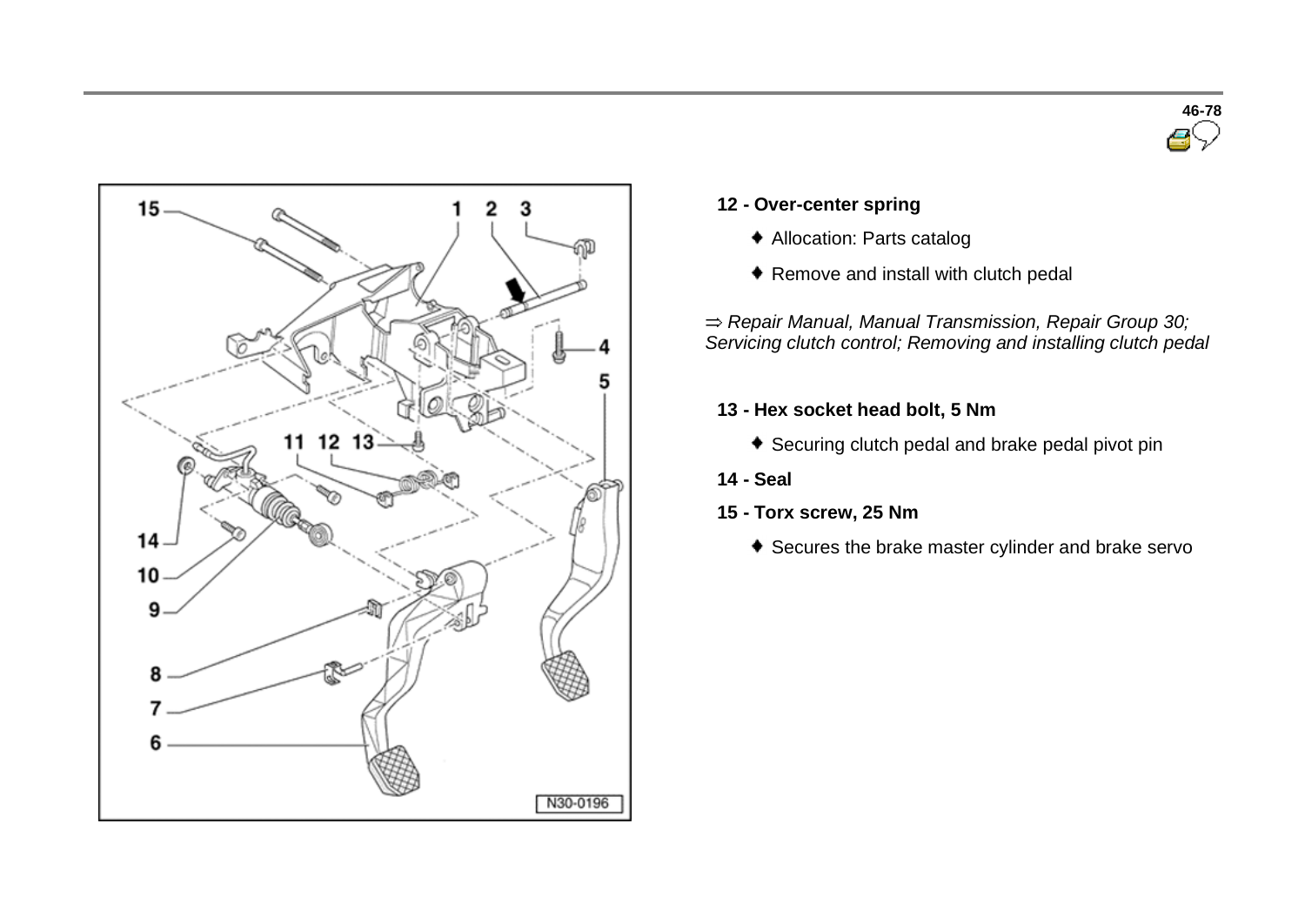# **Brake pedal, removing and installing**

 **Special tools and workshop equipment required** 

 $\bullet$  T 10006 A Release tool

#### **Removing**

- Remove cover, driver side.

 *Repair Manual, Body Interior, Repair Group 68; Compartments, covers and trims; Removing driver's side cover*

- Pull back and remove brake light switch, if necessary, the brake pedal switch.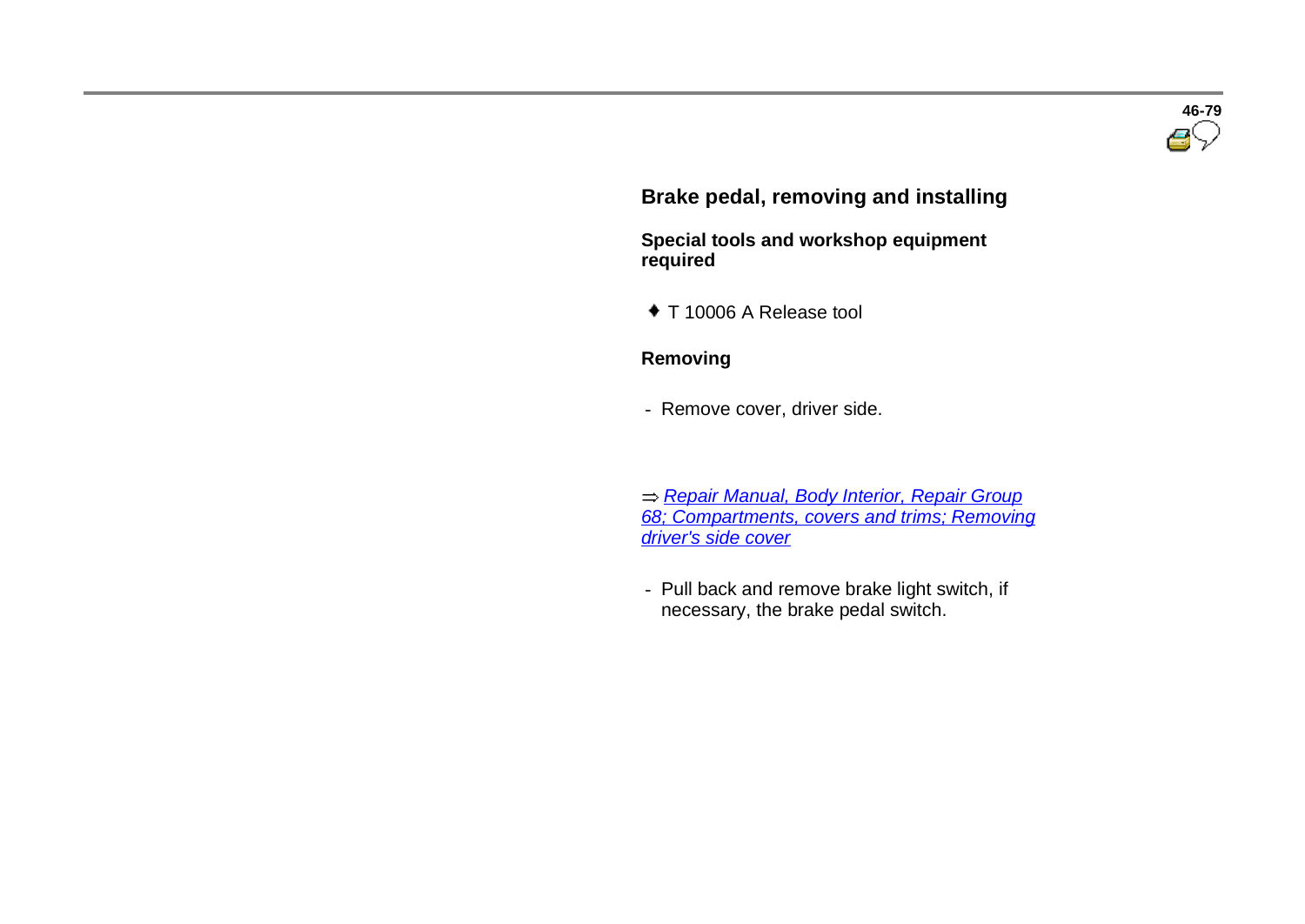



- First press brake pedal in direction of brake servo and hold.
	- Insert special tool T 10006 A and pull in direction of driver's seat. When doing this, counterhold brake pedal. (At this point the pedal must not be allowed to move backward). The mounting retaining lugs -3- will then be pressed from the ball head of the push rod -2-.
	- 1 Brake pedal
	- 2 Push rod

 $\prec$ 

- 3 Retaining lugs
- Pull special tool T 10006 A together with brake pedal towards the driver's seat. (The brake pedal will then be pulled off the ball head of the push rod).
- Pull brake pedal from push rod.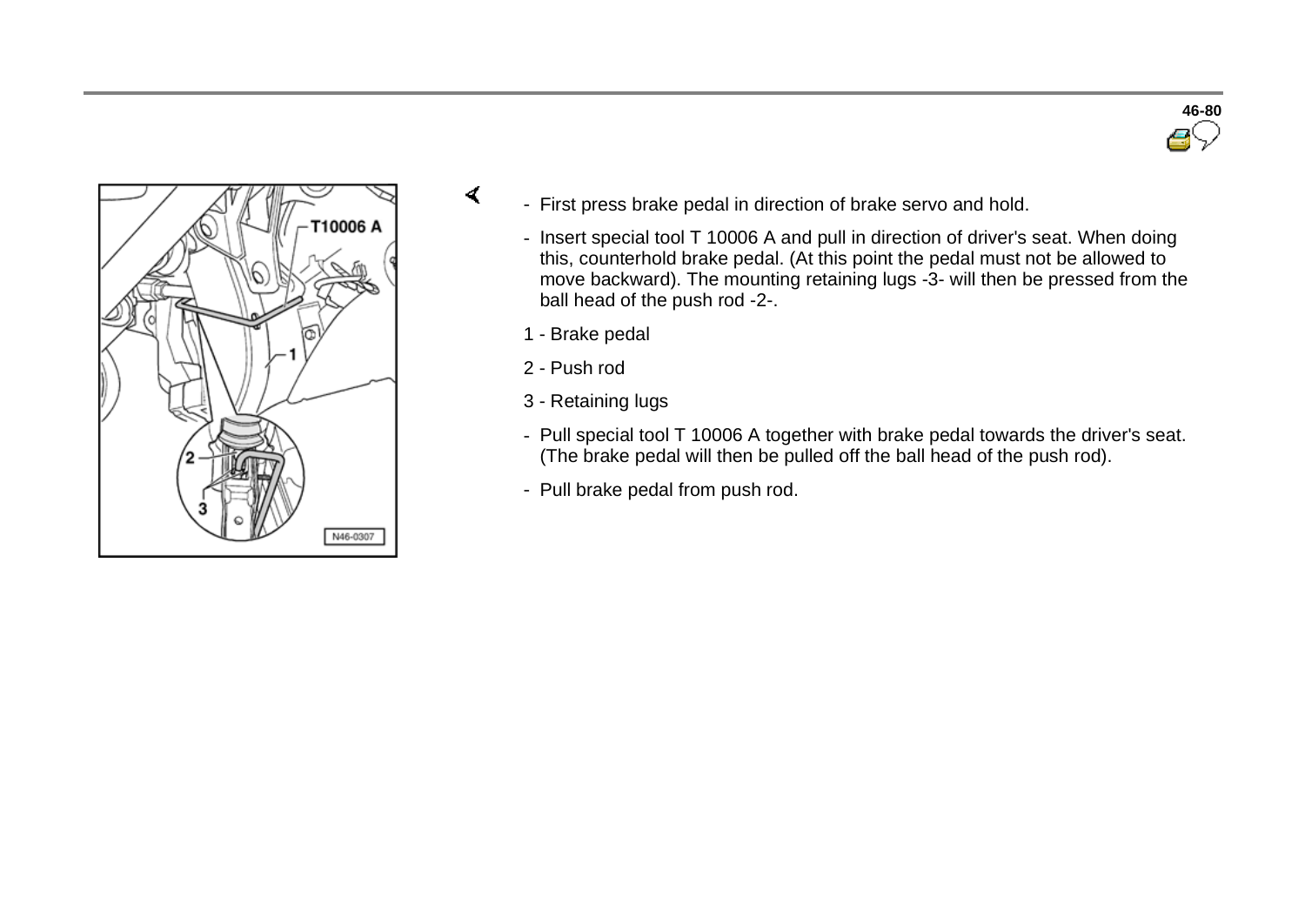



- Pull securing clip -1- from clutch and brake pedal pivot pin -2-.
	- Loosen socket head bolt -3- until it is no longer seated in the groove -arrow-.
	- Push pivot pin -item 2- to the left until the brake pedal can be removed.
	- Remove brake pedal.

## **Installing**

 $\sigma$ 

Installation is carried out in the reverse sequence, note the following:

- Do not tighten socket head bolt -3- until retaining clip has been installed to clutch and brake pedal pivot pin.

#### **Joining brake pedal to brake servo**

- Hold push rod ball head in front of mounting and push brake pedal in direction of brake servo until ball head engage audibly.
- Adjust brake light switch and, if necessary, brake pedal switch  $\Rightarrow$  Page 46-82.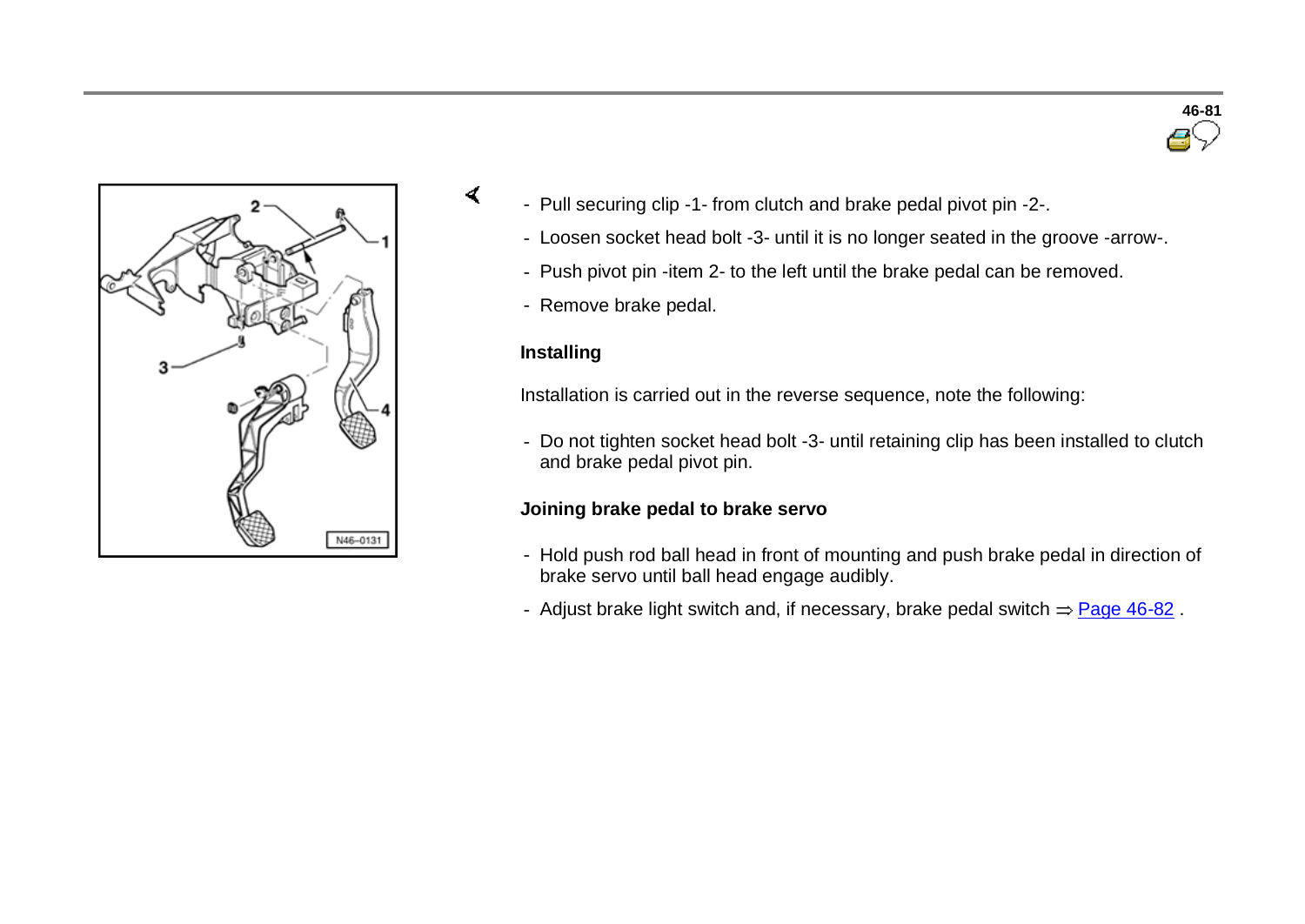## **Adjusting brake light switch (F) and brake pedal switch (F47)**

- Remove driver's side stowage tray.

#### **Mounting bracket with threaded hole for the brake light switch.**

1 - Brake light switch

 $\blacktriangleleft$ 

- 2 Hex nut, M12  $\times$  1.5
- 3 Brake pedal

There is a spring ring between nut -2- and pedal bracket (not visible in illustration).

## **Before adjusting the brake light switch, make sure the brake pedal is in the rest position.**

- Screw in and out brake light switch until dimension -A- = 0.1 ... 0.5 mm is set.
- Tighten nut -2- to 4.5 Nm.
- Reinstall driver's side stowage tray.
- Check operation of brake light switch  $\Rightarrow$  Page 46-85



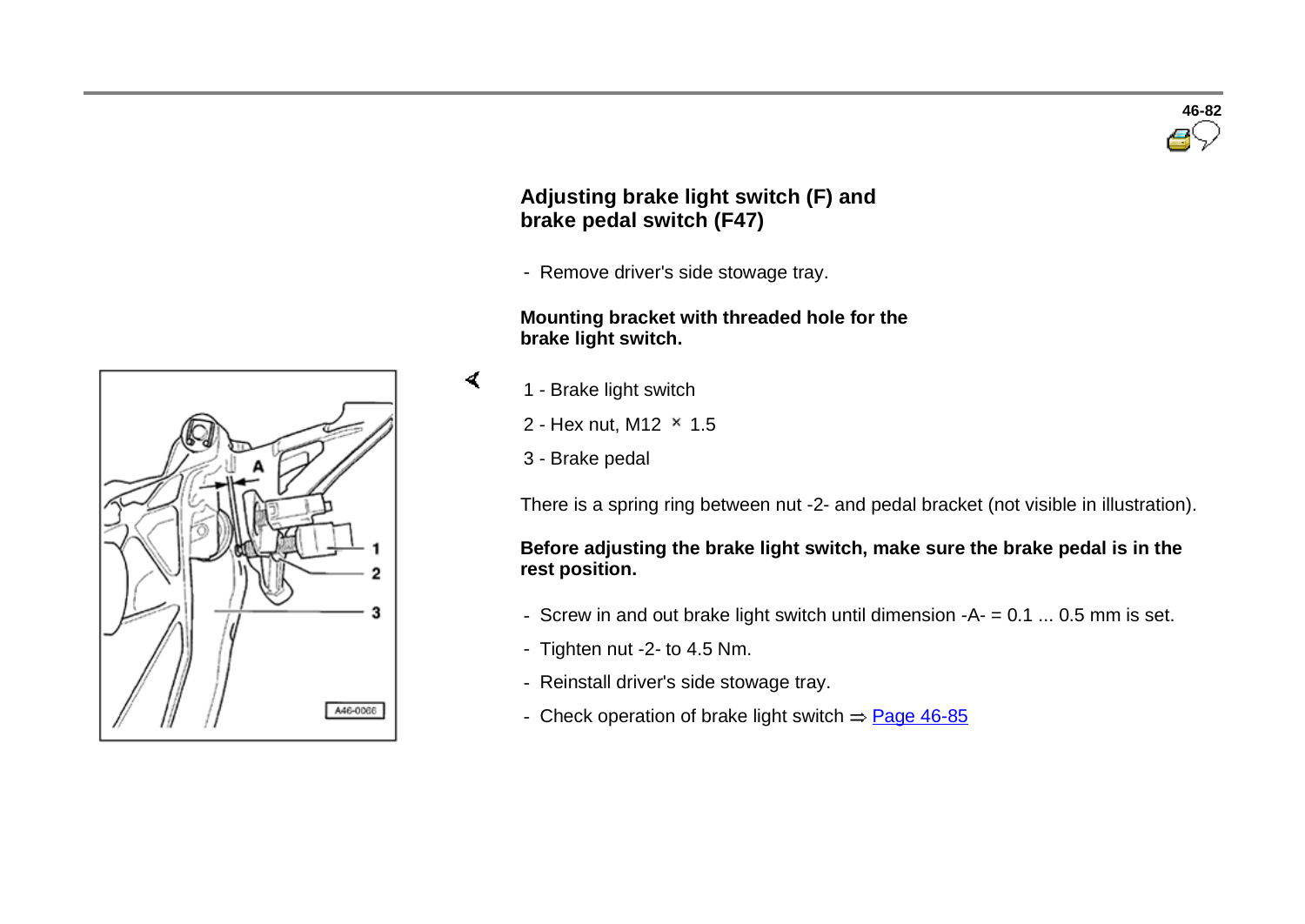



### **Mounting bracket with clip for brake light switch.**

- 1 Pedal cluster mounting bracket
	- 2 Clip

 $\sigma$ 

3 - Brake light switch -F with brake pedal switch -F47

Make sure there is secure installation, install brake light switch only once.

4 - Clutch pedal switch -F36

Installation is to be done for brake light switch -F

## **Installing brake light switch**

- Clip installed in mounting bracket
- Brake pedal not depressed
- Insert the switch -3- into installed clip -2-.
- Press it in until the plunger touches the brake pedal.
- Check operation of brake light switch  $\Rightarrow$  Page 46-85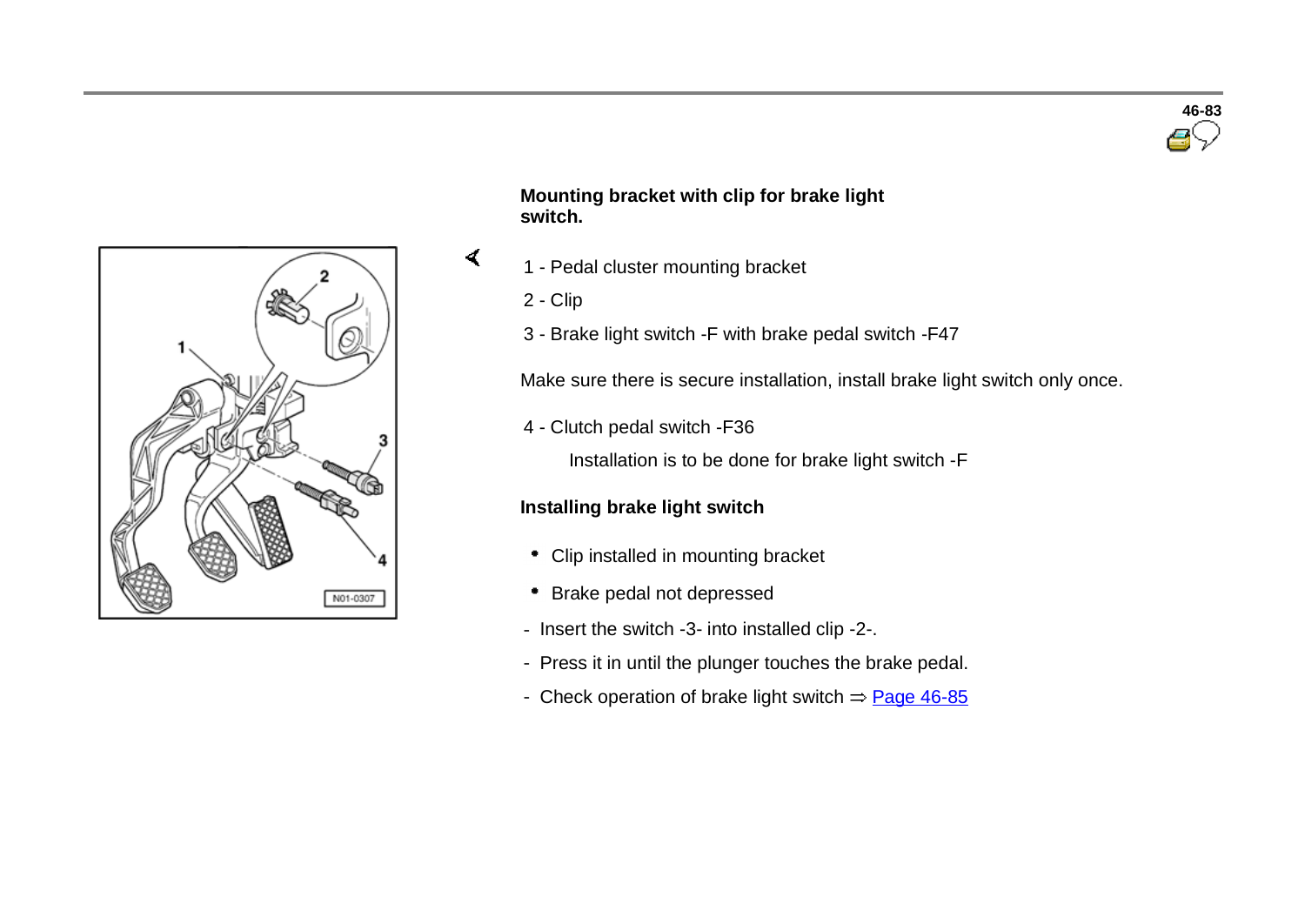# **Checking adjustment after installation**

- <sup>1</sup> Brake pedal
- <sup>2</sup> Mounting bracket
- <sup>3</sup> Brake light switch -F with brake pedal switch -F47
- Dimension  $a = max$ . 0.7 mm  $\blacktriangleleft$

- $\mathbf{I}$
- Dimension  $b = max. 0.7$  mm

## **It is necessary that one of these dimensions is adhered to.**

- Check dimensions a or b and correct the adjustment by screwing the brake light switch in or out.





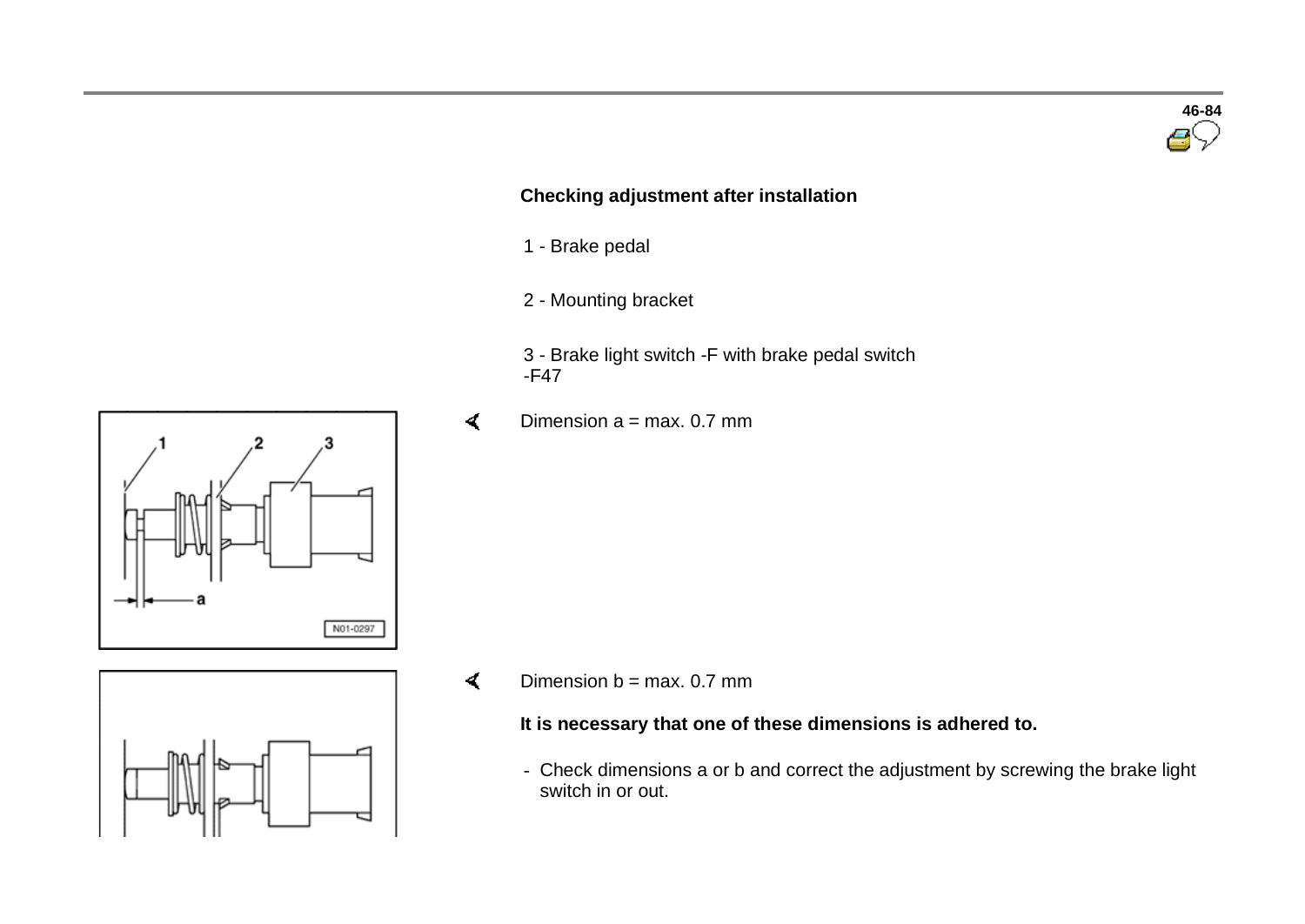After adjusting the brake light switch make sure the brake pedal is in the rest **p o s i t i on.**